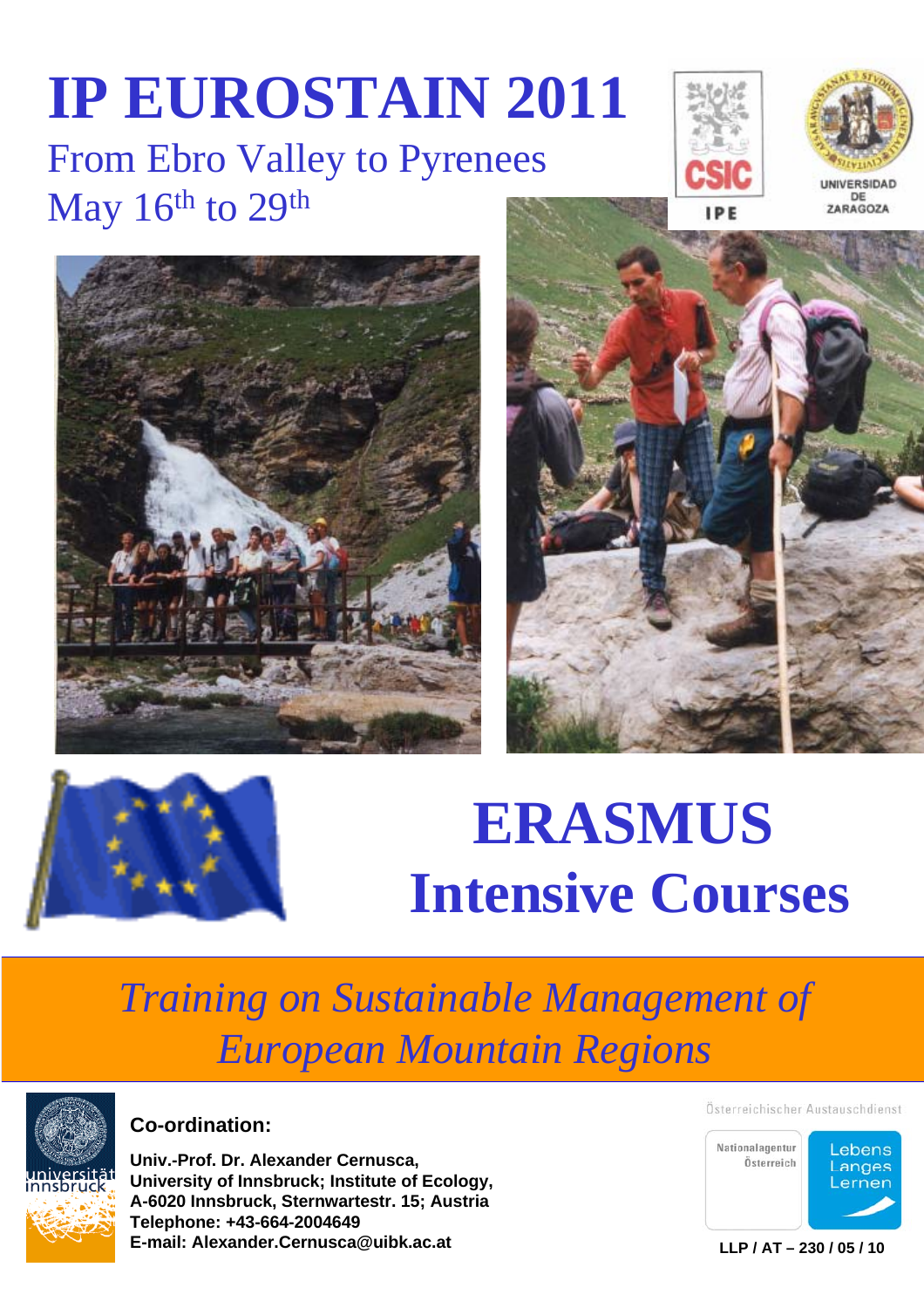### **Training on Sustainable Management of European Mountain Regions**

**ERASMUS-Intensive Programme 2010 – 2013**

 $ILP / AT - 230 / 05 / 10$ 

#### **1. OBJECTIVES**

- ¾ Based on EU research projects (http://carbomont.uibk.ac.at) a series of intensive courses are carried out in different European mountain regions (IP Sustmont, 2007-2010). They interrelate different fields of knowledge, important for concepts of sustainable mountain development.
- $\triangleright$  The courses provide a training on environmental monitoring and decision modelling and combine field excursions and lectures. A series of practical decision conferencing workshops are organised, where a concept of key indicators of environmental change is developed for European mountain areas. The setting of quality standards by consensus is elaborated at scales from catchment to national level.
- $\triangleright$  The IP course Eurostain focuses on concepts for sustainable rural development from the Ebro Valley to the Pyrenees, beginning with lectures at Barcelona (May 16<sup>th</sup> 2011) and ending with field trips and decision workshops in the Pyrenees (May 29th 2011).

#### **2. MAJOR TOPICS OF THE COURSE**

- $\triangleright$  IP Eurostain will study land management and conflicts from the Ebro Valley to the Pyrenees.
- $\triangleright$  A conflict is the water from the Pyrenees used for irrigation purposes in the Ebro Valley.
- $\triangleright$  Regional conflicts refer to tourism, energy management, traffic, nature conservation, and



#### **5. TEACHING STAFF**

The teaching staff will consist of experts from the IPE Jaca (ES), and the Universities of Innsbruck (AT), Aberdeen (UK), Navarra (ES), Lleida (ES), Zaragoza (ES), Barcelona (ES).

#### **6. CO-ORDINATOR**

Univ.-Prof. Dr. Alexander Cernusca University of Innsbruck, Institute of Ecology Sternwartestraße 15, A-6020 Innsbruck email: Alexander.Cernusca@uibk.ac.at



#### **3. LECTURES ON MONITORING SCHEMES**

Based on field visits a series of lectures on different schemes of environmental monitoring will be we given.

- ¾**Regional and local scale monitoring:** Environmental Change Network (ECN) monitoring; Limits of Acceptable Change (LAC) monitoring;
- ¾**Large scale monitoring:**  Environmentally Sensitive Areas Programme; CS 2000 national countryside monitoring; Demonstration of Countryside Information System software.



**Eurostain**

**Erasmus Intensive Programme**

#### **4. WORKSHOP ON DECISION MAKING MODELLING**

Participants are working in groups to identify and prioritise different types of environmental indicators.

- ¾**Group session 1:** Identification of key environmental indicators for sustainable development
- ¾**Group session 2:** Select development plans for the Formigal Ski Resort
- ¾**Group session 3:** Select alternative management plans for Hecho Valley.

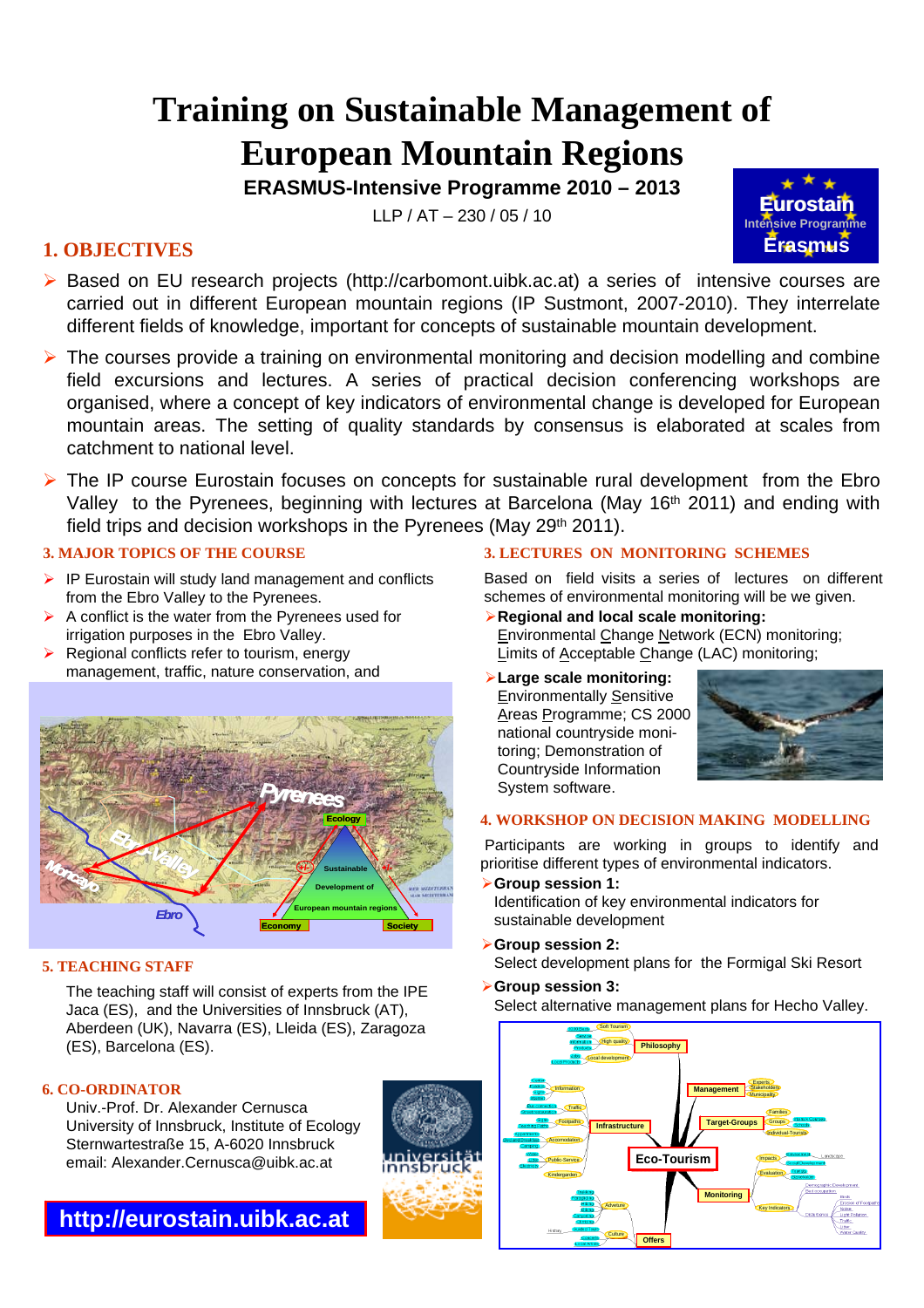¾ Decision workshops enable stakeholders, decision makers, students and teachers to work together in multinational groups, so to benefit from special learning conditions, and to gain new perspectives of sustainable rural development of mountain areas in Europe. E-learning tools provide preparatory lectures, as well as the results of field visits, discussions, workshops and social events on DVD-ROM and Internet. **Eurostain** Eurostain ırostair Intensive Programme Intensive Programme Intensive Programme **ERASMUS ERASMUS ERASMUS Ecology of Mountain Areas Intensive Courses** IP Eurostain is part of the Erasmus Mobility Network 'Ecology of Mountain Areas', coordinated by the University of Innsbruck. **Eurostain** University **Intensive Programme** of Helsiniki University of **Erasmus** Aberdeen University of Tartu Centre for University Ecology and Hydrology of Lund Inst. for Ecology of Industrial<br>Areas, Katowice (PL) Inst. of Landscape Ecology, Brno (CZ) University in Nitra (SK) University Inst. of Landscape Ecology, University of Prague Bratislava (SK) of Bayreuth University of Gödöllö (H) Munich Innsbruck European Academy of Bozen (I) Pyrenean University Institute of Savoy University of Trento (I) of Ecology Centre for Alpine Ecology, University ınnsbr University<sub>1</sub> of Torino Trento (I) University of Zaragoza University of Lleida University of Padua (I) . of Tuscia University of Évora **CEAM** o۱ University Foundation of Thessaloniki **LLP / AT LLP / – 230/05 /10**